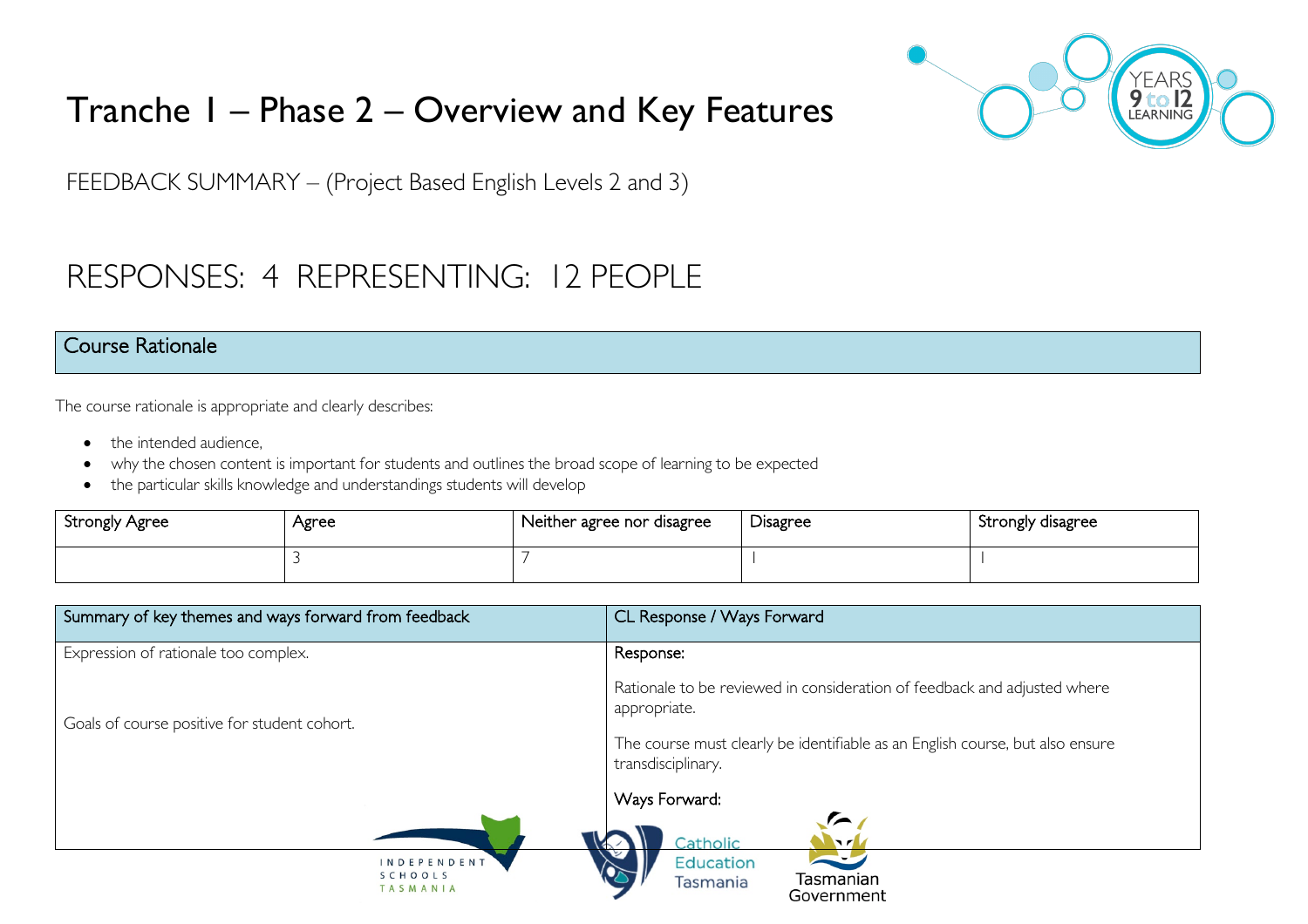| Request for greater emphasis on transdisciplinary intentions.<br>More detail regarding course rationale requested.<br>Rationale lacks clarity.<br>Concern expressed regarding a single class project, teacher workload and<br>student engagement.<br>Commentary on the course size, the integrated model and module delivery.<br>Curriculum development and the relationship of the review of the Australian<br>Curriculum were noted. | The course must clearly be identifiable as an English course aligning to the English<br>discipline, but also enable transdisciplinary.<br>Ensure continued consultation and clarity of communication regarding the size,<br>nature and number of projects identified in the course design and the course<br>development process in order to engage learners.<br>Some respondents need further opportunity to engage fully with the Years 9-12<br>Curriculum Framework to build their understanding.<br>An opportunity will be provided for further PL through the Teams online<br>Communities of Practice platform. |
|----------------------------------------------------------------------------------------------------------------------------------------------------------------------------------------------------------------------------------------------------------------------------------------------------------------------------------------------------------------------------------------------------------------------------------------|---------------------------------------------------------------------------------------------------------------------------------------------------------------------------------------------------------------------------------------------------------------------------------------------------------------------------------------------------------------------------------------------------------------------------------------------------------------------------------------------------------------------------------------------------------------------------------------------------------------------|
|                                                                                                                                                                                                                                                                                                                                                                                                                                        |                                                                                                                                                                                                                                                                                                                                                                                                                                                                                                                                                                                                                     |

# Pathways In

The pathways in are appropriate and clearly describes all relevant pathways.

| Strongly Agree | Agree | Neither agree nor disagree | Disagree | Strongly disagree |
|----------------|-------|----------------------------|----------|-------------------|
|                |       |                            |          |                   |

| Summary of key themes and ways forward from feedback | CL Response / Ways Forward                                                                                                          |
|------------------------------------------------------|-------------------------------------------------------------------------------------------------------------------------------------|
| A request for graphics to depict pathways.           | Response:                                                                                                                           |
|                                                      | The pathways in were identified the 2020 Course Consultation Papers                                                                 |
| Pathways are not sufficiently defined.               | Ways Forward:                                                                                                                       |
| Concern over lack of clarity.                        | Development of a flow chart/ diagram to identify pathways in and provide greater<br>clarity.                                        |
|                                                      | Some respondents need further opportunity to engage fully with the Years 9-12<br>Curriculum Framework to build their understanding. |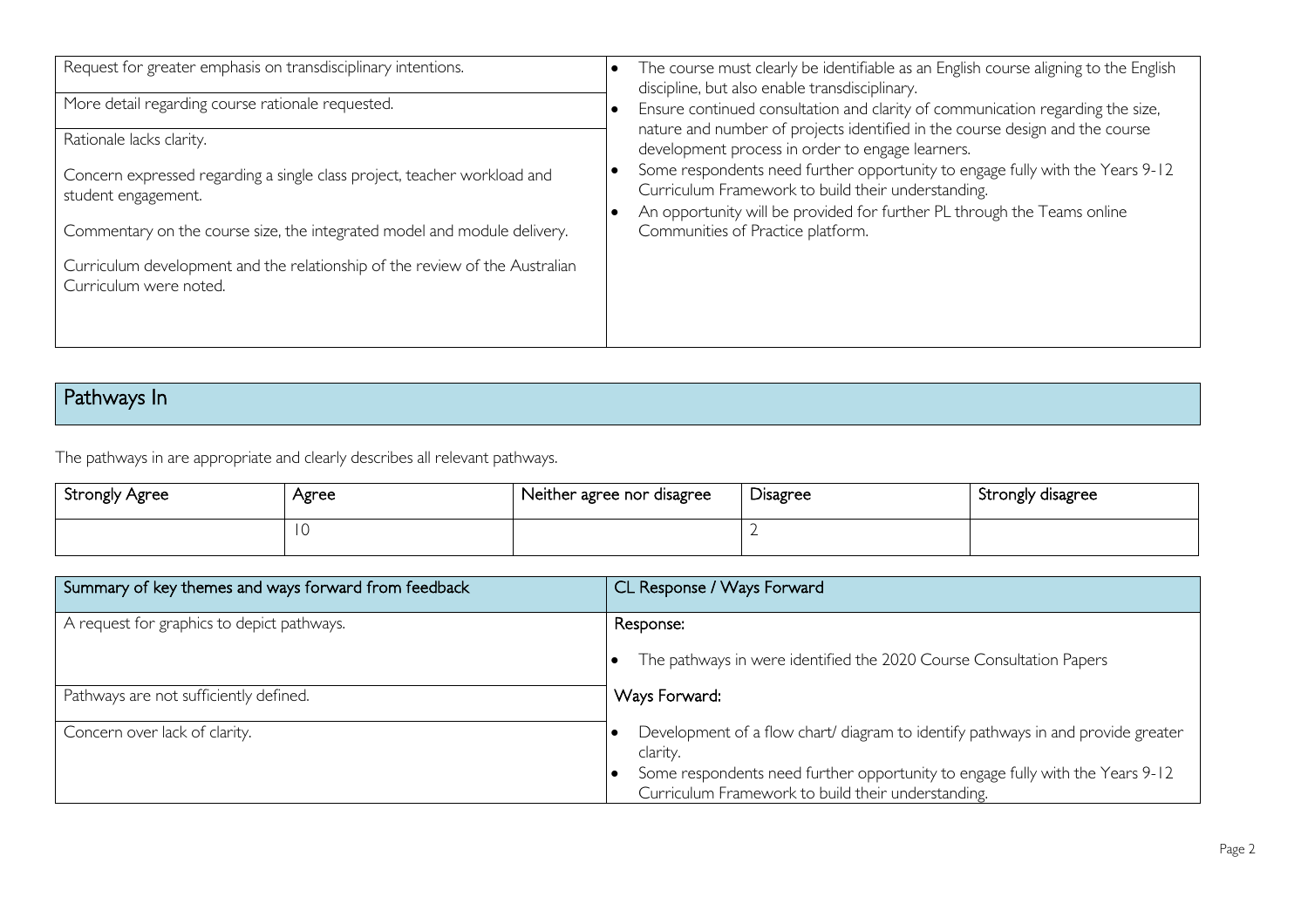|  | • An opportunity will be provided for further PL through the Teams online<br>Communities of Practice platform. |
|--|----------------------------------------------------------------------------------------------------------------|
|--|----------------------------------------------------------------------------------------------------------------|

### Learning Outcomes

- Learning outcomes describe observable and measurable behaviours so that valid judgements can be made about whether students have achieved the learning outcomes and at what level.
- Clear learning outcomes are important because they communicate to students what they are expected to do as a result of successfully completing a course or module.

In consideration of the learning outcomes identified in this paper do they clearly describe what students will be able to do on successful completion of a course (or module of work)?

| Yes | No |
|-----|----|
| . U | ∽  |

| Summary of key themes and ways forward from feedback                                                                                                               | CL Response / Ways Forward                                                                                                                                                                                                                                                                                                                                                                                                                                                                                                                                                                                                                                                                                                                                |
|--------------------------------------------------------------------------------------------------------------------------------------------------------------------|-----------------------------------------------------------------------------------------------------------------------------------------------------------------------------------------------------------------------------------------------------------------------------------------------------------------------------------------------------------------------------------------------------------------------------------------------------------------------------------------------------------------------------------------------------------------------------------------------------------------------------------------------------------------------------------------------------------------------------------------------------------|
| Differentiation of Learning Outcomes across three levels requested.<br>Level of complexity of learning outcomes needs to be higher.<br>Learning outcomes are vague | Response:<br>The proposed Level 2 and 3 courses align with and replicate Senior Secondary<br>Australian Curriculum Essential English Learning Outcomes, course content, and<br>standards.<br>Level I Learning Outcomes have been written to align with the Senior Secondary<br>Australian Curriculum Essential English Learning Outcomes.<br>Learning Outcomes for Level 2 and 3 courses are Senior Secondary Australian<br>Curriculum Essential English Learning Outcomes and represent national standards<br>and levels of complexity.<br>The level of detail provided for the purpose of consultation aligns with Phase 2<br>Course Consultation requirements for Years 9-12 Learning and is consistent with all<br>proposed courses.<br>Ways Forward: |
|                                                                                                                                                                    |                                                                                                                                                                                                                                                                                                                                                                                                                                                                                                                                                                                                                                                                                                                                                           |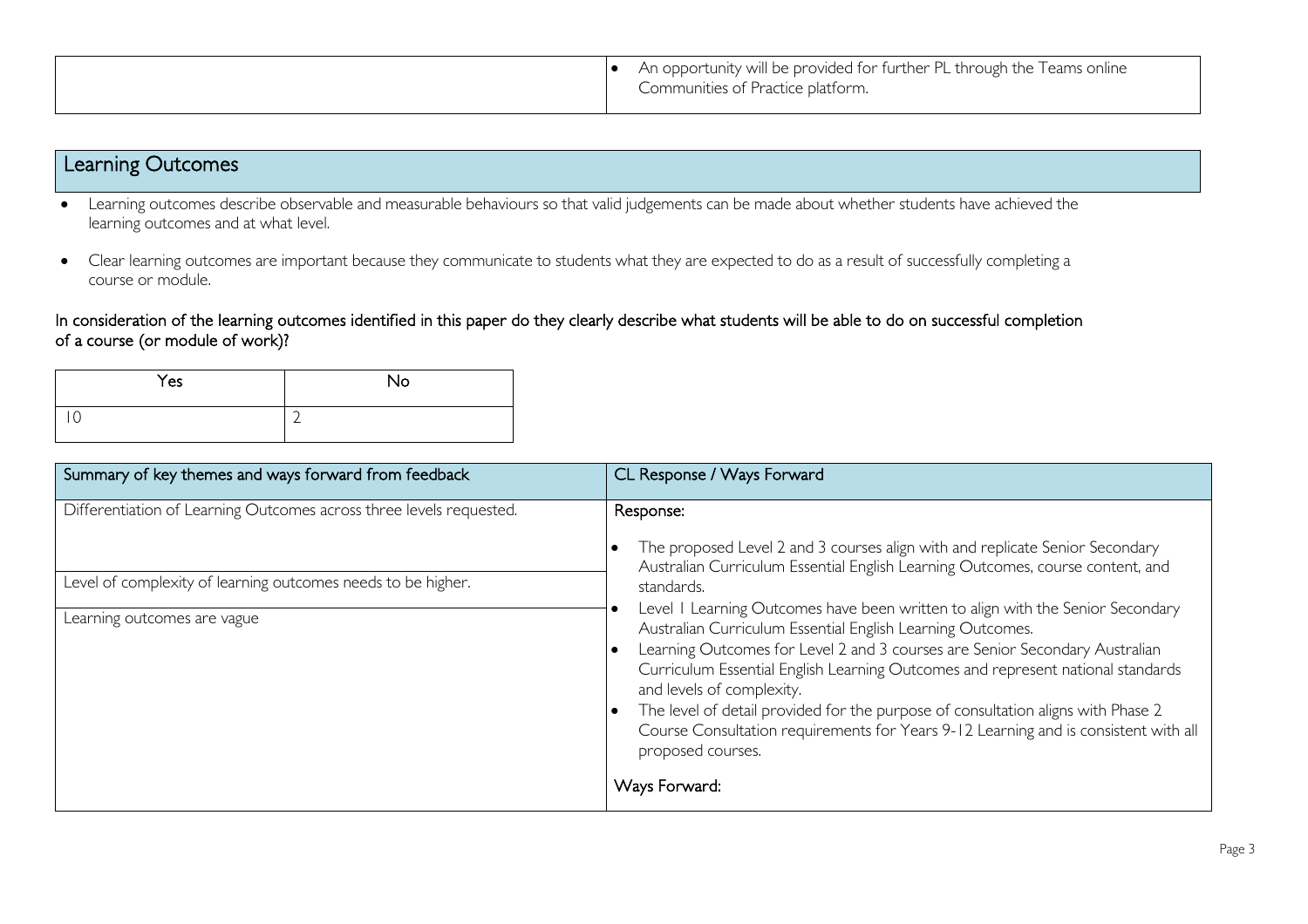### Course Structure

- All course structures for Tranche 1 courses are aligned to the Integrated Policy Model.
- All courses will be 150 hours in length, and divided equally into three weighted modules of 50 hours each.

#### Do you agree with the proposed organisation of modules identified in this paper?

| Yes | <b>No</b> |
|-----|-----------|
|     | G         |

| Summary of key themes and ways forward from feedback | CL Response / Ways Forward                                                                                                                                   |  |
|------------------------------------------------------|--------------------------------------------------------------------------------------------------------------------------------------------------------------|--|
| Course structure not clear.                          | Response:                                                                                                                                                    |  |
| Lacks aspiration                                     | Feedback evidences:                                                                                                                                          |  |
| Concern with modularisation                          | confusion with integrated model                                                                                                                              |  |
| Concern with integrated model                        | content and its relationship the Senior Secondary Australian Curriculum Essential<br>English                                                                 |  |
|                                                      | Ways Forward:                                                                                                                                                |  |
|                                                      | Continue with course development as planned. Initial course draft will provide<br>greater detail for stakeholder consideration.                              |  |
|                                                      | Some respondents need further opportunity to engage fully with the Years 9-12<br>Curriculum Framework and the integrated Model to build their understanding. |  |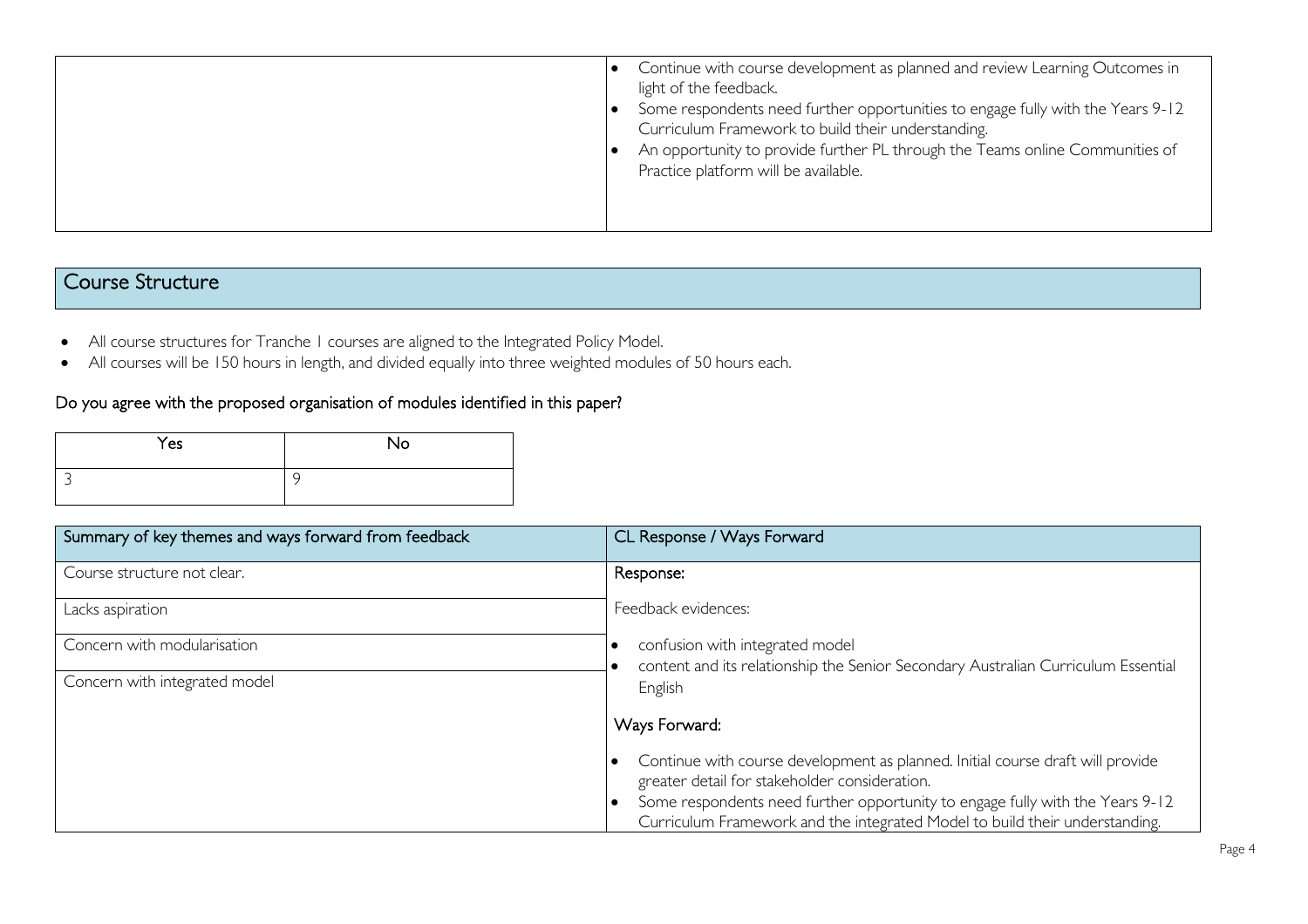| An opportunity will be provided for further PL through the Teams online<br>Communities of Practice platform. |
|--------------------------------------------------------------------------------------------------------------|
|                                                                                                              |
|                                                                                                              |

# Delivery Sequence

Do you agree with the course delivery sequence proposed in this paper?

| Yes | No. |
|-----|-----|
|     | C   |

| Summary of key themes and ways forward from feedback                                                                                                                                         | CL Response / Ways Forward                                                                                                                                                                                                                                                                                                                                                                                                                                                                                                                                                                                                                                                                                                                                                                                                           |
|----------------------------------------------------------------------------------------------------------------------------------------------------------------------------------------------|--------------------------------------------------------------------------------------------------------------------------------------------------------------------------------------------------------------------------------------------------------------------------------------------------------------------------------------------------------------------------------------------------------------------------------------------------------------------------------------------------------------------------------------------------------------------------------------------------------------------------------------------------------------------------------------------------------------------------------------------------------------------------------------------------------------------------------------|
| Integrated model - suggestion that the AC content be organised into three<br>consecutive modules.<br>Portfolio as assessment a great addition to the course.<br>Issues with integrated model | Response:<br>There is a lack of understanding from some providers regarding level of detail<br>provided in each phase of consultation - Phase 2 course consultation was designed<br>to provide brief overview and structural information and this may be seen as<br>confusing.<br>Some providers did not understand the course and its relationship to the Senior<br>Secondary Australian Curriculum Essential English.<br>Ways Forward:<br>Continue with course development as planned as initial course draft will provide<br>greater detail for stakeholder consideration.<br>Some respondents need further opportunity to engage fully with the Years 9-12<br>Curriculum Framework to build their understanding.<br>An opportunity will be provided for further PL through the Teams online<br>Communities of Practice platform. |
|                                                                                                                                                                                              |                                                                                                                                                                                                                                                                                                                                                                                                                                                                                                                                                                                                                                                                                                                                                                                                                                      |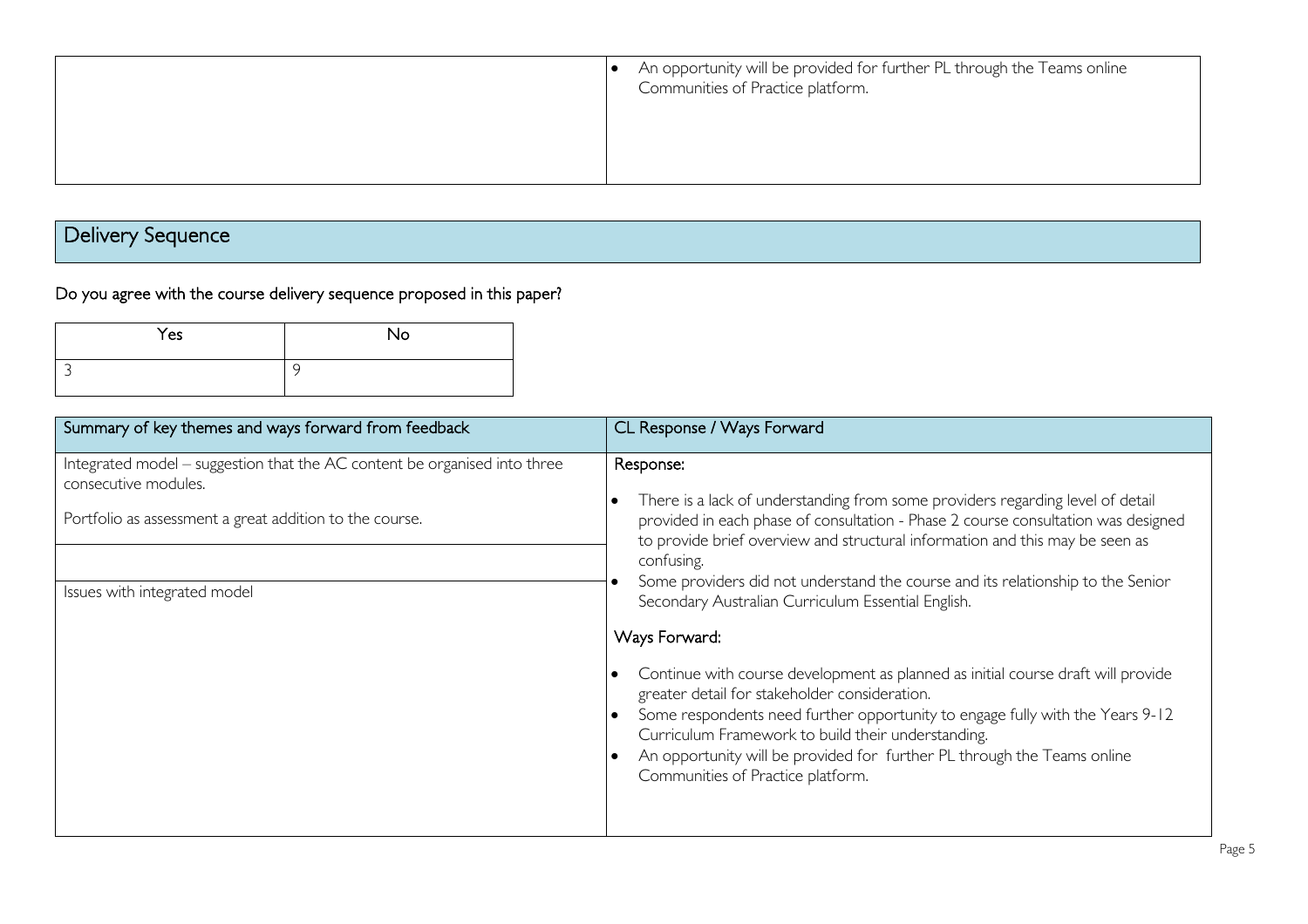### Module Content

Please note that the descriptions of module content may vary from course to course for example:

- some will identify specific themes, concepts and topics to organise course content.
- some *may* enable teacher/learner choice of themes, concepts and topics.

#### Do you agree with the module content proposed in this this paper?

| Yes | No |
|-----|----|
|     | ٮ  |

| Summary of key themes and ways forward from feedback | CL Response / Ways Forward                                                                                                                                                                                                                                                                                                                                                                                                                                                                                                                                   |
|------------------------------------------------------|--------------------------------------------------------------------------------------------------------------------------------------------------------------------------------------------------------------------------------------------------------------------------------------------------------------------------------------------------------------------------------------------------------------------------------------------------------------------------------------------------------------------------------------------------------------|
| Proposed course content lacks complexity             | Response:<br>Lack of understanding regarding the course and its relationship to the Senior<br>Secondary Australian Curriculum Essential English<br>Ways Forward:<br>Continue with course development as planned as initial course draft will provide<br>greater detail for stakeholder consideration.<br>Some respondents need further opportunity to engage fully with the Years 9-12<br>Curriculum Framework to build their understanding.<br>An opportunity will be provided for further PL through the Teams online<br>Communities of Practice platform. |